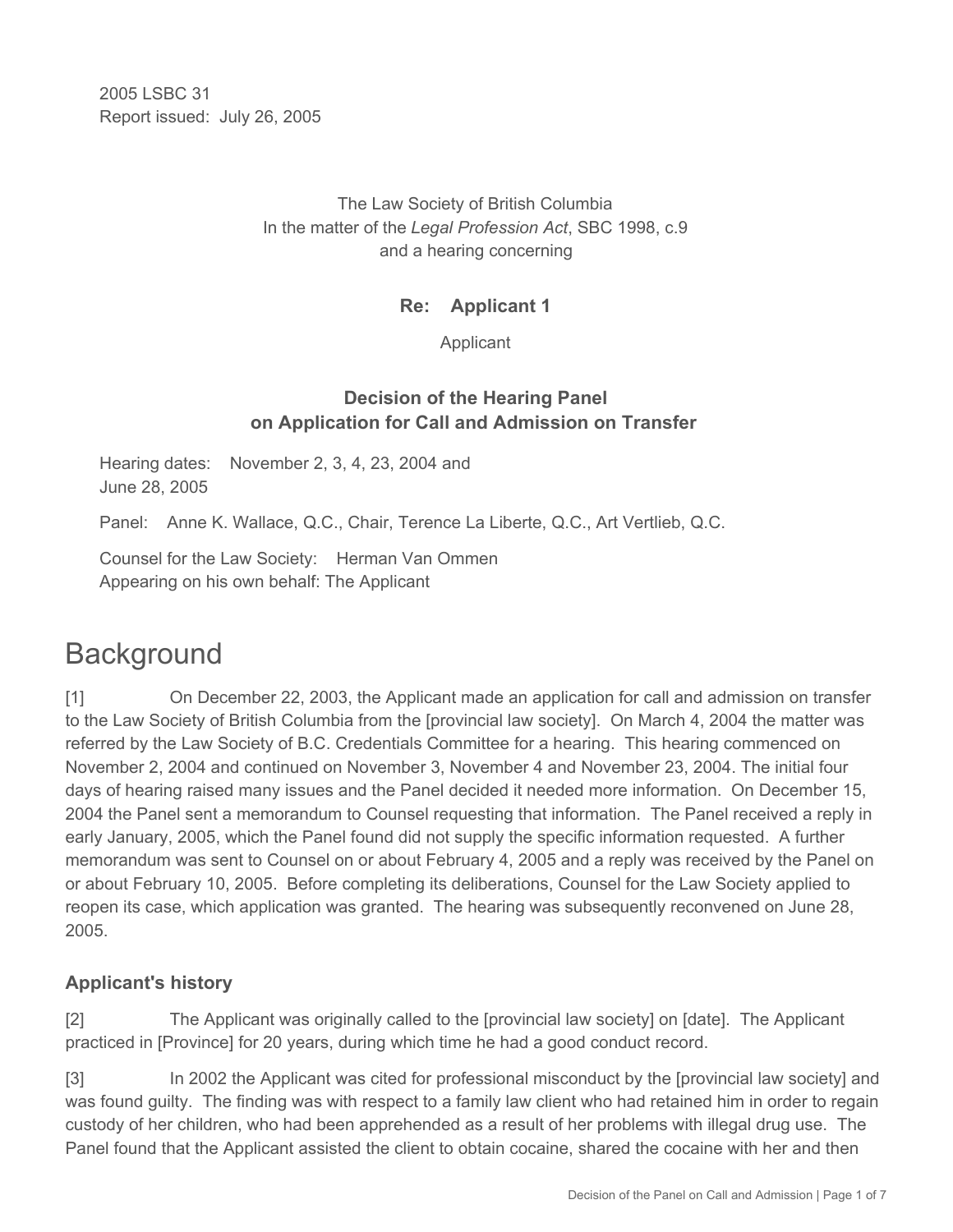had sexual relations with her.

[4] The Applicant denied these facts and appealed the Panel's findings. He was unsuccessful in the [Province] Court of Appeal. On [date] the Applicant was suspended from practice for 18 months and reinstatement after that period was conditional upon three requirements:

1. Submitting a drug dependency assessment which showed he had been evaluated and determined not be using or dependent upon any non-medically prescribed drug.

2. Obtaining a mental health report that showed he was not suffering from any mental health disorder.

3. Reimbursement to the [provincial law society] for costs.

[5] The Applicant moved to B.C. in January, 2001, before the penalty phase of his hearing was held. In March, 2002, the Applicant declared bankruptcy. He was discharged from bankruptcy on [date] and on [date], he was re-instated in the [provincial law society].

### **The Application for Admittance in B.C.**

[6] The Applicant applied for call and admission to the Law Society of B.C. under the National Mobility Agreement of the Federation of Law Societies. This agreement, negotiated by the Federation of Law Societies and subscribed to by all the Law Societies in Canada, provides for the practice of law between jurisdictions and also for transfer of practice between provinces. The situation for this applicant is governed by Sections 10 and 13 of the Agreement which provides that a lawyer who has a disciplinary record in his or her home jurisdiction must obtain a permit to practice in a host jurisdiction (i.e. the Law Society where the application is being made).

[7] In addition, Section 13 provides that the granting of membership by a host governing body is in the complete discretion of that body, limited only by exercising its discretion consistent with the public interest. The Applicant conceded that nothing in the Mobility Agreement affects British Columbia's obligation under the *Legal Profession Act* to ensure that the Applicant meets the standard for admission as set in British Columbia. Neither party to this hearing could find any decisions which set out any specific principles to be applied or the weight to be given, vis-à -vis this hearing, to [Province] disciplinary action and reinstatement. While no case law was presented as to what affect the decision of a sister regulatory Law Society should have on this Law Society, it is this Panel's decision that respect should be given to the [provincial law society] decision to re-admit the Applicant.

[8] However, this Panel must also examine this application in light of the events in B.C. since the penalty decision was rendered by the [provincial law society] and also with due regard to the Law Society of B.C.'s test for admission. The standard for admission to the Bar in British Columbia is set out in the *Legal Profession Act* at section 19(1):

*No one may be called to the BC Bar unless they are a person of good character and repute and fit to become a barrister and solicitor.*

[9] Counsel for the Law Society submitted that the procedure applied by the [provincial law society] for the Applicant's " reinstatement" was only procedural and did not include the same examination of character and repute as required in British Columbia and therefore has no effect on this application.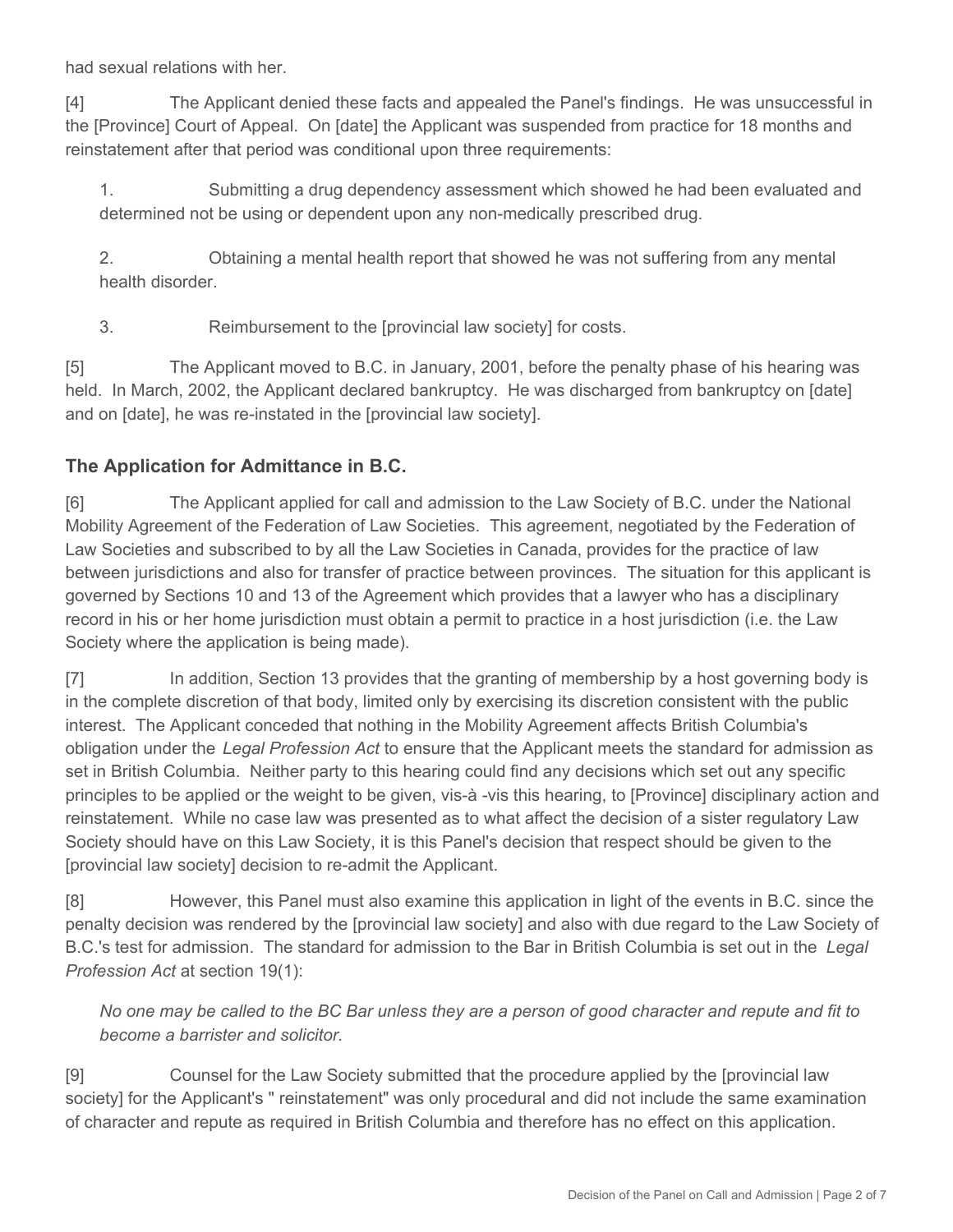# **Fitness**

[10] The objective elements regarding fitness for this Applicant are the physical and mental elements of fitness, namely the drug and mental health issues that were raised during his disciplinary hearing in [Province]. The [provincial law society] ruled that a condition of reinstatement for the Applicant was to supply evidence, to their satisfaction, that he no longer had those problems. Dr. Paul Janke, a respected psychiatrist whose Curriculum Vitae was filed herein as Exhibit 5, provided a mental health assessment to [provincial law society] in November, 2003 which led to the Applicant's reinstatement in [Province]. Dr. Janke's assessment stated that the Applicant " has developed and acquired significant control over his use of substances, indicating that he would be suitable to engage in the appropriate practice of law." (see Exhibit 1, Tab 6, page 8). Dr. Janke also testified at these proceedings with respect to the Applicant's current physical and mental health issues and advised that he felt the Applicant fit to practice in that regard. The Panel accepts Dr. Janke's professional opinion that the Applicant has dealt with the medical and mental health issues that caused him to be suspended in [Province] and that they are no longer an issue for him. The Applicant is to be commended for these efforts with respect to his addictions, which were no doubt very difficult to resolve.

### **Good Character and Repute**

[11] In addition to the objective elements of mental and physical fitness, the Panel must also consider the subjective requirements of good character and repute. The qualities of character demanded of a lawyer in British Columbia are set out in *McOuat v LSBC* 78 BCLR (2d) 106; BCCA 1993. In that case, the appellate court quoted with approval the Law Society hearing panel as follows:

" The demands placed upon a lawyer by the calling of Barrister and Solicitor are numerous and weighty and fitness implies possession of those qualities of character to deal with the demands properly. The qualities cannot be exhaustively listed but among them must be found a commitment to speak the truth no matter what the personal cost, resolve to place the client's interest first and never expose the client to risk of avoidable loss and trustworthiness in handling the money of a client."

[12] There is no doubt that the Applicant's behaviour in his practice in [Province] fell far short of the standards required by the Legal Profession Act of British Columbia. The Applicant clearly put his own interests ahead of the interests of his client in a most egregious way. However, that matter is at an end. What this Panel must now consider are the issues that have arisen in British Columbia since the Applicant's move to this province.

# **Applicant's Conduct since his Suspension in [Province]**

[13] Extensive character evidence was called by the Applicant. The witnesses who testified in this regard were:

- P.G., a chartered accountant with [company] and a certified and experienced mediator
- P.J., a social worker with 31 years in the federal corrections service who is currently operating a private social work practice
- D.S., previously a paralegal for 23 years and currently a certified mediator and teacher in adult education
- J.C., a certified mediator, a certified management consultant and a funding officer and ombudsperson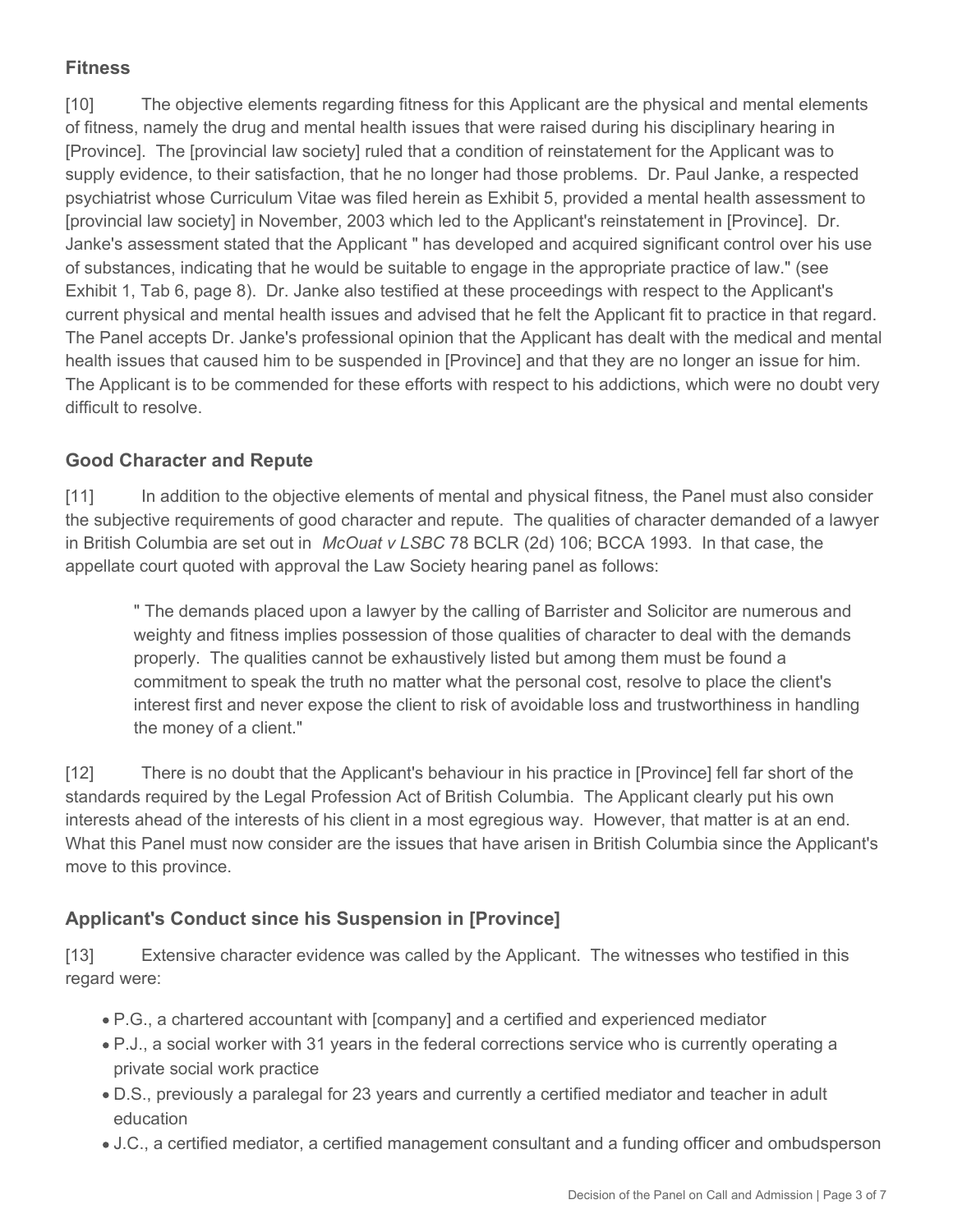for the Federal Government

J.B., Q.C., a long-standing and respected member of the Law Society of BC

[14] On the limited facts about which they testified, all of these witnesses spoke favourably of the Applicant and told the Panel that they thought the Applicant was honest, genuine and extremely well-intentioned and that he should be admitted to the Law Society of British Columbia. If this were the only evidence before the Panel, the decision for this Panel would have been much easier. However, these witnesses were not privy to the totality of the evidence before this Panel and the evidence of the various witnesses was not consistent between them as to what the Applicant told each of them about his actions in [Province]. Therefore while their evidence is of assistance to the Panel, it is not determinative.

[15] Counsel for the Law Society led evidence with respect to what can generally be categorized into three headings of concern about the Applicant's behaviour in British Columbia. They are:

- (a) His dealings with various mediation organizations;
- (b) His dealings with Mr. S., a witness in these proceedings; and
- (c) His dealings with V.R., a witness in these proceedings.

#### **1. The Applicant's Dealings with Various Mediation Organizations**

[16] The Applicant testified about his efforts, after he had settled in B.C., to establish the [Society]. He spearheaded the formation of this Society and personally recruited a group of individuals, highly respected in the mediation community, to form a Board of Directors. The character witnesses who the Applicant called in support of this application were all members of this Board. These witnesses described the Applicant's efforts to inform them of the details of his past. The Panel finds that the Applicant was selective in the information he provided to these people so that they were not aware when they became involved in this project that the Applicant was a suspended lawyer in [Province]. He did not advise them of the details of his past when recruiting the Board members even though, as he admitted on cross-examination, his past history jeopardized the reputation of these individuals.

[17] His efforts to disclose the situation were only made once " the cat was out of the bag" and the Panel finds that the Applicant was only candid with these people when he had no other option. Clearly, no one is required to disclose the details of his or her past to everyone he or she meets and the Panel recognizes that the Applicant was not branded for life with his behaviours of the past. He did not need to make his past a matter of public record on every occasion that presented itself. This Panel recognizes that the Applicant paid the price for past actions in terms of fulfilling the penalty imposed in [Province].

[18] The Panel recognizes that the Applicant was under no legal obligation to disclose to others his history with the [provincial law society]. The people directly affected still came to give favourable evidence on behalf of the Applicant. The Panel does not commend the Applicant's approach to disclosure of his previous history with the [provincial law society]. However, we are not prepared to say that these events should be considered in deciding whether or not the Applicant has met the test for admission to practice in British Columbia.

#### **2. Dealings with Mr. S.**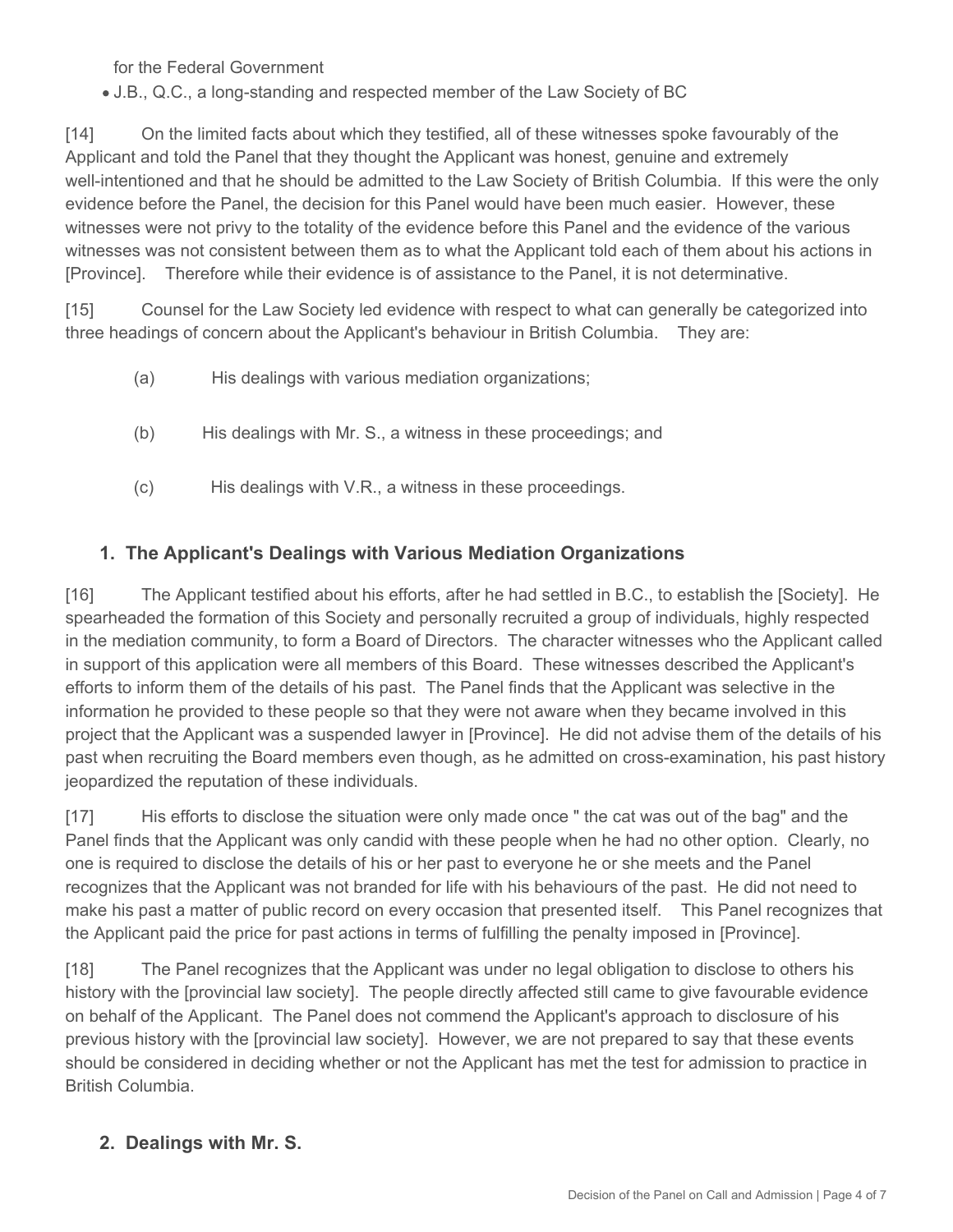[19] The Law Society called Mr. S. as a witness, who testified that in November, 2002 he needed help with an application to have his arrears of maintenance reduced. He responded to an advertisement in a local newspaper in the " Legal Notices" column, a copy of which was marked as Exhibit 8 in these proceedings, and arranged to meet with the Applicant. Mr. S. testified that when they met, he asked the Applicant if he was a lawyer. The Applicant told him that he was a lawyer in [Province] and had moved to B.C. but was not a lawyer here. When asked why he was not a lawyer in B.C., the Applicant explained that there were too many lawyers in British Columbia and no room for any more. The Applicant told Mr. S. that because he was not a lawyer in B.C., it only meant he could not give Mr. S. legal advice.

[20] Counsel for the Law Society produced an agreement, a copy of which is located at Tab D of Exhibit 17, which Mr. S. had signed. In his own words, Mr. S. stated that the agreement " pre-exonerated" the Applicant (see Transcript Volume III, page 381 at line 3). The Panel finds that that is exactly what the Applicant was attempting to do by having Mr. S. sign this agreement - that is to put in writing that he was not giving legal advice as a means of proving that he wasn't doing so. However, what was written is not determinative of what occurred. This Panel must assess the actions of the Applicant to make the determination.

[21] The Applicant testified that while he drew upon his legal experience to start a mediation practice, he did not practice law in British Columbia. He was adamant that the services he provided to Mr. S. were not legal services but fell within his mediation practice. Mr. S. testified that the Applicant never mentioned mediation to him. When the Applicant was asked to clarify what mediation service he was providing to Mr. S., he gave a long and convoluted explanation about how he thought Mr. S.'s situation could lead to mediation (see Volume III, pages 341 - 346). The Panel finds that the Applicant went to great lengths to try to convince the Panel that he was not engaged in the unauthorized practice of law. The Panel found Mr. S. to be a truthful and sincere witness and accepts the evidence of Mr. S. where it conflicts with the evidence of the Applicant.

[22] Two aspects of the Applicant's dealings with Mr. S. particularly disturb the Panel. Firstly, he was dishonest about the reason he was not a lawyer in B.C. In doing so he was not candid to hide his past and mislead Mr. S., but he also was not candid about the manner in which the Law Society of B.C. operates. There is no quota system here and the Applicant should not have misled Mr. S. into thinking that there is. This brings the administration of the Law Society into disrepute.

[23] Secondly, he was not honest with Mr. S. or with the Panel about the fact that he was practicing law instead of providing mediation services. He was well aware of what amounted to practicing law and that he was not entitled to do so. He attempted in his letter to Mr. S. to protect himself from a finding of unauthorized practice. Clearly he was practicing law while not entitled to do so.

# **3. Dealings with V.R.**

[24] The evidence of V.R. was given on the last day of hearing, June 28th, 2005. V.R. testified that in November, 2004 she had a number of outstanding claims with ICBC. She did not feel confident to act on her own behalf and as a result of unfortunate dealings she had had with lawyers in the past, she did not want to hire a lawyer to act for her. Consequently, she looked under " Mediators" in the yellow pages and as a result called the Applicant on November 25, 2004. As an aside, this was only two days after the Applicant's credentials hearing had apparently concluded.

[25] The Applicant represented to V.R. that he was a mediator with a legal background. On further questioning by V.R., the Applicant indicated that he expected to be licensed to practice law in British Columbia early in 2005 and was waiting " with baited breath" to be licensed, but admitted to her that he was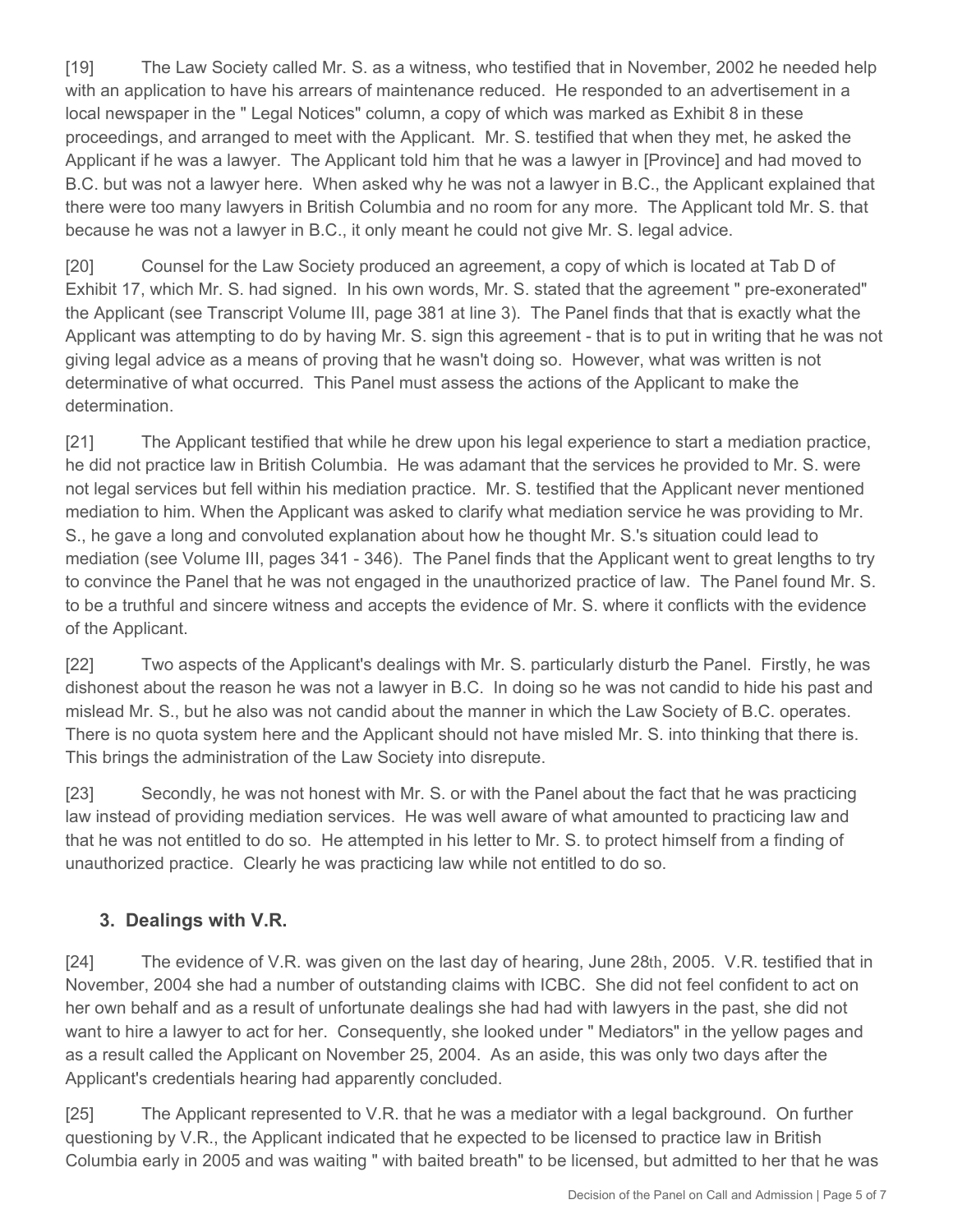not licensed to practice law at that time. She testified that he told her that this essentially meant he could not go to court.

[26] From V.R.'s evidence in both direct examination and in chief, it is clear that she found the prospect of an impending meeting with an ICBC adjuster very stressful. In their initial conversation, the Applicant offered to go with V.R. to that meeting as " support", without any charge to V.R. V.R. accepted that offer, which was an admirable offer on the Applicant's part.

[27] However at that meeting, the Applicant did not act merely as " a support" . V.R. testified that when she and the Applicant met with the adjustor, the Applicant told the adjustor he was there as an advocate. In his evidence, the Applicant denies this and testified he told the adjustor that he was an agent. When questioned, V.R. says she doesn't know the difference. Regardless of which term was used, assessing the Applicant's actions from that meeting and onwards, the Panel finds that the Applicant was clearly acting as a legal advocate. For example, in Exhibit 19, on page 3 of the e-mail from the Applicant to V.R. he advises V.R. that he was " reviewing relevant case law" and " drafting a demand letter" to ICBC. These are functions that a lawyer undertakes, not a mediator. Where the evidence of V.R. and the Applicant conflict, the Panel accepts the evidence of V.R.

[28] The Panel also heard evidence about the negotiations that the Applicant undertook with respect to V.R.'s claims, some of which V.R. testified were not at her instruction. She testified that the Applicant then pressured her to quickly accept the settlement that he had negotiated, even though she advised him that she had a specialist's appointment scheduled for the following week. She testified that she sought advice from friends who were lawyers and was considering what to do when she looked up the Applicant's name on the internet. She testified that when she became aware of the details of his past, she was afraid and therefore decided to accept the offer right away. The Applicant then had the settlement cheque made out to himself. He in turn issued his own cheque to V.R. which was not honoured due to insufficient funds.

[29] The Panel heard evidence about the issue of fees. V.R. testified that fees were discussed right at the outset of their meetings. As well, the Applicant's own notes indicated that fees and a retainer were discussed in December, 2004. The Applicant testified that he only decided to charge V.R. for his services in April, when he became impatient for a decision with respect to his admission in B.C. and was experiencing personal financial pressures. In his own words, at that time he decided to " damn the torpedoes" and charge V.R. on the previously agreed upon contingency basis. He settled all the outstanding ICBC claims for \$25,000, inclusive of costs, and charged his fee of 25% of this total, reduced to \$6,000.00.

[30] There are numerous aspects of the Applicant's dealings with V.R. that are of serious concern to this Panel. V.R. is a fragile person, both physically and emotionally. Her trust of the legal profession generally had been badly breached in the past, much to the distress of the members of this Panel, and as a result she did not want to hire a lawyer. The Applicant's evidence before this Panel was that V.R. came to him as a person who needed help and didn't want a lawyer so he was trying to assist. V.R.'s case involved four motor vehicle accidents as a result of which she had suffered numerous injuries, including neurological harm. Her case was complicated by the fact of prior motor vehicle accident matters and resulting pre-accident health issues. The effect on V.R. was significant, persistent and ongoing. V.R. needed a qualified and competent lawyer in B.C. practice who could properly and openly represent her as a lawyer. The Applicant was not such a person.

[31] The Panel finds that the Applicant chose to yield to the pressures of his own needs to V.R.'s detriment, in both the settlement of her claims and her further lack of trust of individuals with legal training who are called to the Bar or otherwise. As noted earlier, the Applicant began this *only two days* after his hearing into his fitness to be called to the British Columbia Bar had been adjourned for decision.